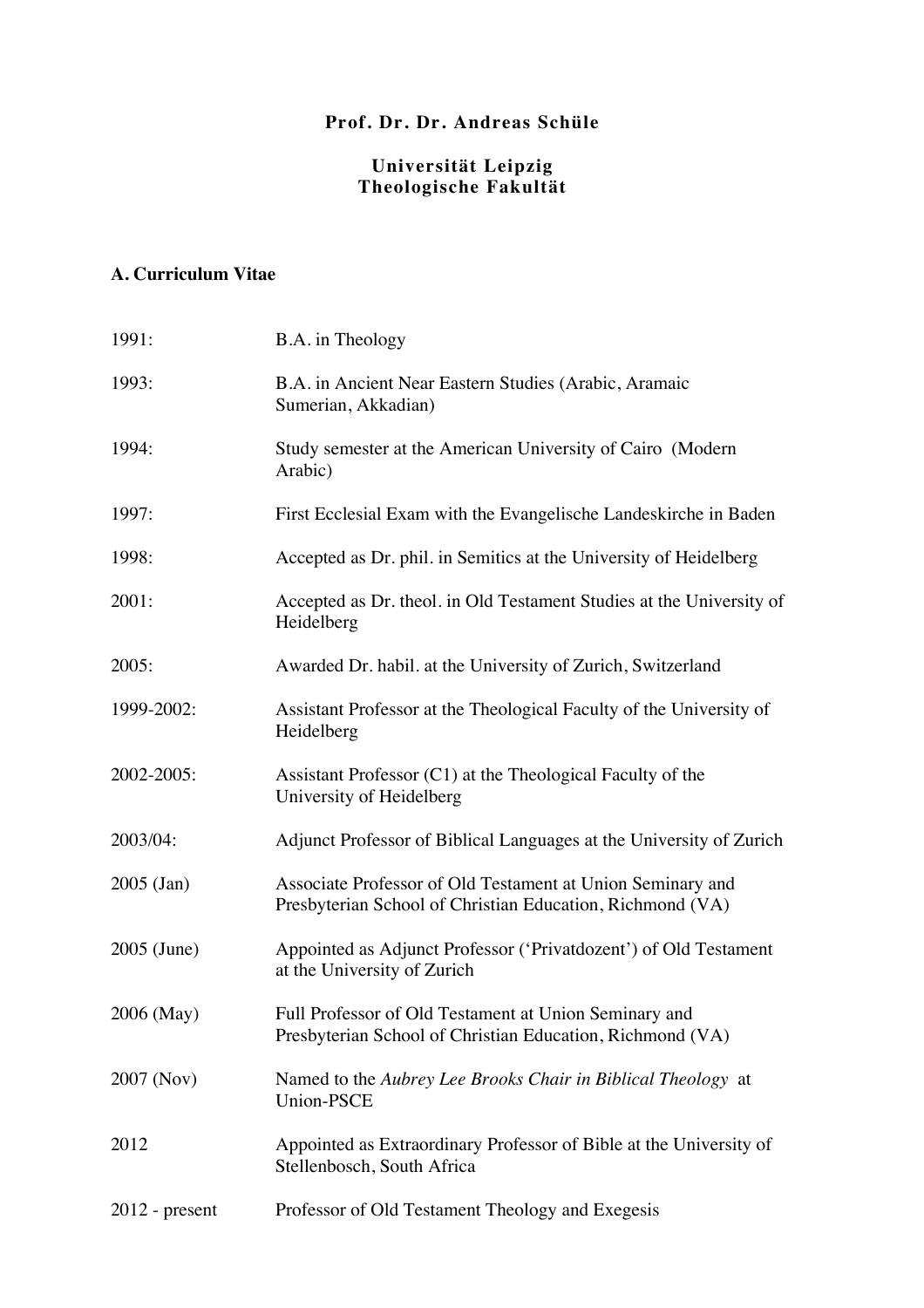|                  | and Director of the Forschungsstelle Judentum (Institute of Judaic<br>Studies) at the University of Leipzig |
|------------------|-------------------------------------------------------------------------------------------------------------|
| 2013             | Ordained as Minister of Word and Sacrament at the Thomaskirche,<br>Leipzig                                  |
| 2014             | Appointed as Board Member of the Rabbinerseminar (Seminary for<br>Rabbinic Education), Berlin               |
| 2014-16          | Visiting Professor at Trinity Theological College, Singapore                                                |
| $2020$ - present | Academic Dean of the Faculty of Theology at the University of Leipzig                                       |

# **B. Memberships, Editorial Boards**

Kerygma und Dogma (head of editorial board)

Hermeneia (editor and board member)

Zeitschrift für Biblische Theologie (board member)

Vetus Testamentum (review board)

Theologische Rundschau (reviewer)

SBL Section "Formation of Isaiah" (annual meetings; stirring committee)

Arbeiten zur Bibel und ihrer Geschichte (ABG) (editorial board)

Gesellschaft für Evangelische Theologie (board of directors)

## **C. Bibliography**

## **a. Mongraphs**

- 1. *Die Syntax der althebräischen Inschriften. Ein Beitrag zur historischen Grammatik des Hebräischen*  Alter Orient und Altes Testament 270 (Neukirchen-Vluyn: Neukirchener Verlag, 2000) (= Diss. Heidelberg 1998). *297pp.*
- 2. *Israels Sohn, Jahwes Prophet. Ein Versuch zum Verhältnis von kanonischer Theologie und Religionsgeschichte anhand der Bileam-Perikope (Num 22-24)* Altes Testament und Moderne 17 (Münster: Lit-Verlag, 2001) (= Diss Heidelberg 2001). *338 pp.*
- 3. *Der Prolog der hebräischen Bibel. Der literar- und theologiegeschichtliche Diskurs der biblischen Urgeschichte (Gen 1-11)*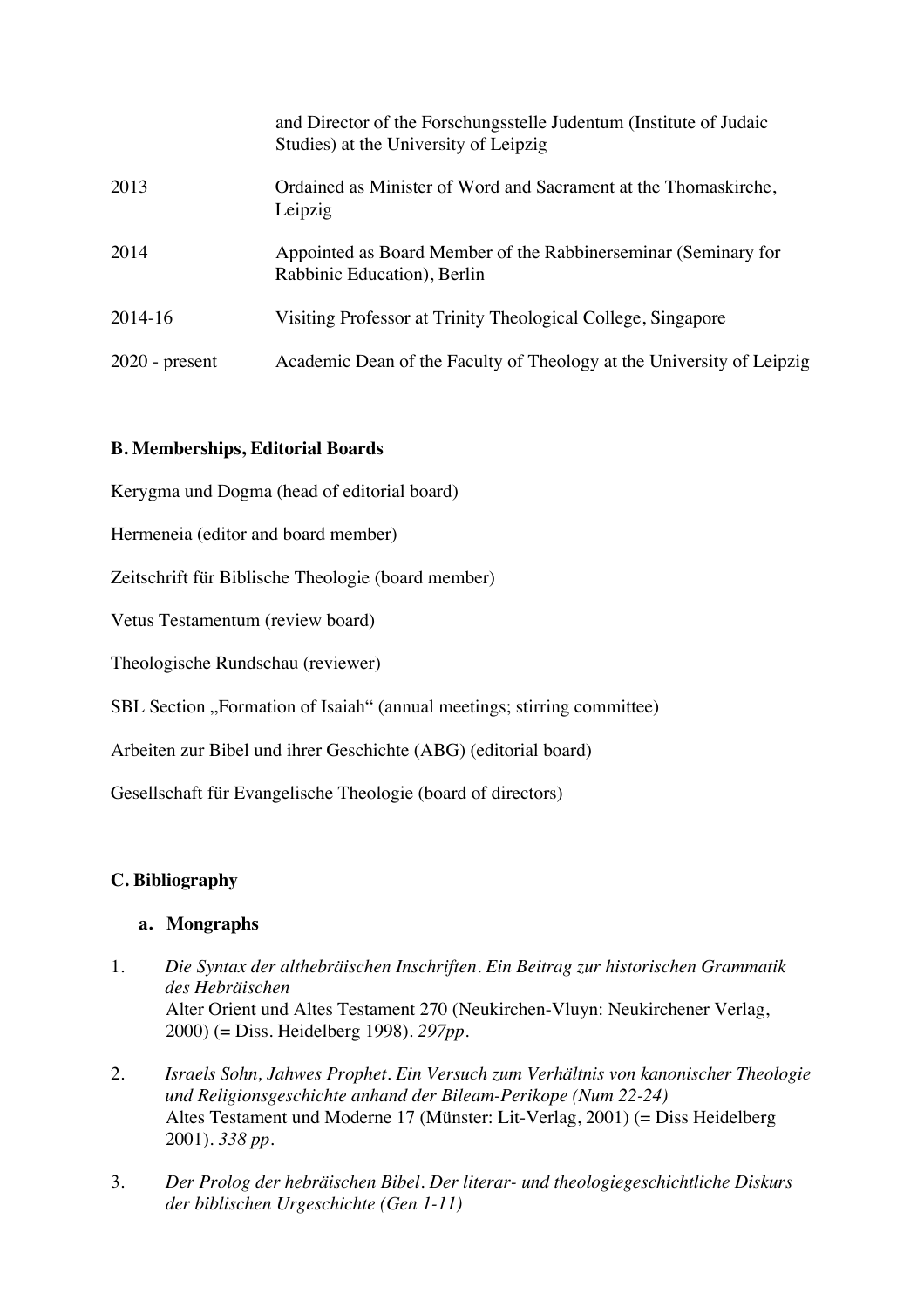Arbeiten zur Theologie des Alten und Neuen Testaments 96 (Zürich: Theologischer Verlag Zürich, 2006). *456 pp.*

- 4. *Die Urgeschichte (1. Mose 1-11)* Zürcher Bibelkommentare, Zürich: Theologischer Verlag, 2009, *176 pp*.
- 5. *Biblical Aramaic: An Introduction* Louisville KY: Westminster John Knox Press, 2012), *120 pp.*
- 6. *Theology from the Beginning. Essays on the Primeval History and its Canonical Context* Forschungen zum Alten Testament 113, Tübingen: Mohr Siebeck, 2017, *345 pp*.
- 7. *Die neuen alttestamentlichen Perikopentexte. Exegetische und homiletisch-liturgische Zugänge* (together with Alexander Deeg) Leipzig: Evangelische Verlagsanstalt, 2018, 5 2021, *648 pp.*
- 8. *Das Buch Jesaja – heute lesen* Zürich: Theologischer Verlag Zürich, 2022 (forthcoming)

#### **b. Editions**

- 1. *Biographie als religiöser und kultureller Text/Biography as a religious and cultural text* Literatur - Medien - Religion 4, Münster: Lit-Verlag, 2002
- 2. *Theologie in Israel und seinen Nachbarkulturen* (with Manfred Oeming und Konrad Schmid). Altes Testament und Moderne 9, Münster: Lit-Verlag, 2004
- 3. *Luhmann und die Theologie* (with Günter Thomas) Darmstadt: Wissenschaftliche Buchgesellschaft, 2006
- 4. *Gegenwart des lebendigen Christus.* Festschrift für Michael Welker zum 60. Geburtstag (with Günter Thomas), Leipzig: Evangelische Verlagsanstalt, 2007
- 5. *Who is Jesus Christ for us today? Pathways to contemporary Christology* (with Günter Thomas) Louisville KY: Westminster John Knox Press, 2009
- 6. *The Oxford Encyclopedia for the Bible and Theology* (with Samuel Balentine, Clifton Black, Katharine Dell, Jerry Sumney), Oxford: Oxford University Press, 2015
- 7. *Wandering Arameans. The Arameans outside of Syriah* (with Aren Maeir and Angelika Berlejung), Leipziger Altorientalische Studien 7, Wiesbaden: Otto Harrassowitz, 2016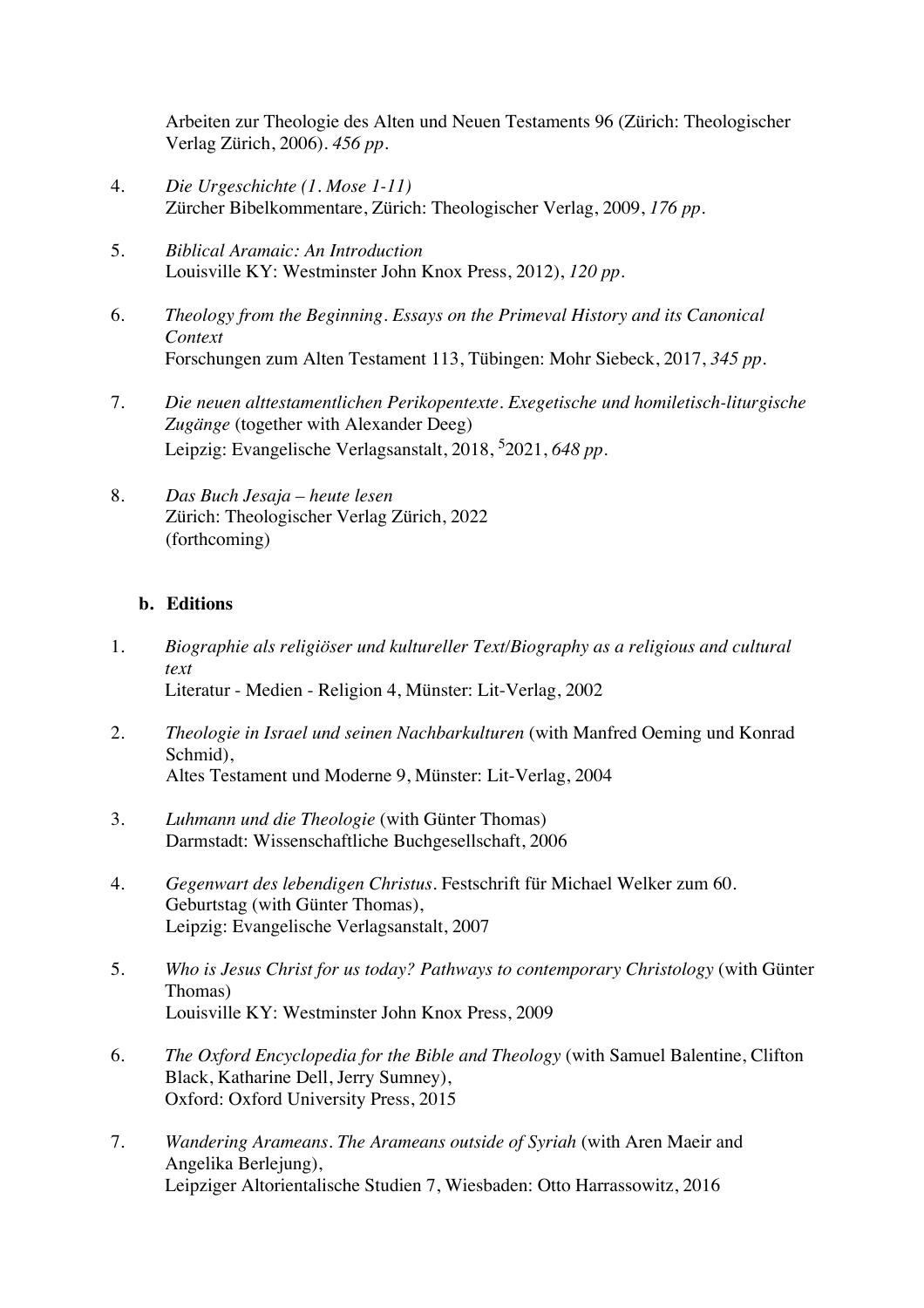8. *"Es ist nicht gut, dass der Mensch allein sei". Partnerschaft, Ehe und Sexualität als Themen der Theologie* Leipzig: Evangelische Verlagsanstalt, 2020

#### **c. Selected Essays**

- 1. *Theologie des Alten Testaments – Auslaufmodell oder Zukunftsprojekt? Zu den Entwürfen von Jörg Jeremias, Konrad Schmid und Michaela Bauks*, in: ThR 86 (2021), 123–146
- 2. Remember Abraham or not. Ancestral Traditions in the Book of Isaiah, in: J. Stromberg and J.T Hibbard (eds.), The History of Isaiah, FAT 150, Tübingen 2021, 255–268
- 3. *Third Isaiah: What's so Greek about it?,* in: J. Bezzel and S. Pfeiffer (eds.), Prophecy and Hellenism, FAT/2 129, Tübingen 2021, 97–110
- 4. *Emergence of Truth. The Interplay of Science and Theology in Genesis 1 and Psalm 104*, in: W. Schweiker, M. Welker, John Witte et al. (eds.), The Impact of Academic Research on Character Formation, Ethical Education, and the Communication of Values in Late Modern Pluralistic Societies, Leipzig 2021, 169–178
- 5. *Response to Bailleul-LeSuer, Olyan, Richardson, and Tuominen*, in: S. Olyan and J. Rosenblum (eds.), Animals and the Law in Antiquity, Brown Judaic Studies, 368, Atlanta 2021, 177–187
- 6. *Rez. Bernd Janowski, Anthropologie des Alten Testaments,* in: EvTh 81 (2021), 75–80
- 7. *Isaiah 56–66* in: L.-S. Tiemeyer (ed.), The Oxford Handbook of Isaiah, Oxford 2020, 128–143
- 8. *Sexualität und Perversität im Alten Testament, Levitikus 18 und 20,* in: A. Schüle (ed.), "Es ist nicht gut, dass der Mensch alleine sei." Partnerschaft, Ehe und Sexualität als Themen der Theologie, Leipzig 2020, 113–132
- 9. *Preface,* in: A. Schüle (ed.), "Es ist nicht gut, dass der Mensch alleine sei." Partnerschaft, Ehe und Sexualtiät als Themen der Theologie, Leipzig 2020, 5–10
- 10. *Vom Kunstwerk zur Erkenntnissucherin: Die Frau im Garten von Eden,* in: M. Bauks, K. Galor, J. Hartenstein (eds.), Gender and Social Norms in Ancient Israel, Early Judaism and Early Christianity: Texts and Material Culture, JAJS 28 (Göttingen: Vandenhoeck & Ruprecht, 2019), 216-234
- 11. *Who is the True Israel? Community, Identity, and Religious Commitment in Third Isaiah (Isaiah 56-66),*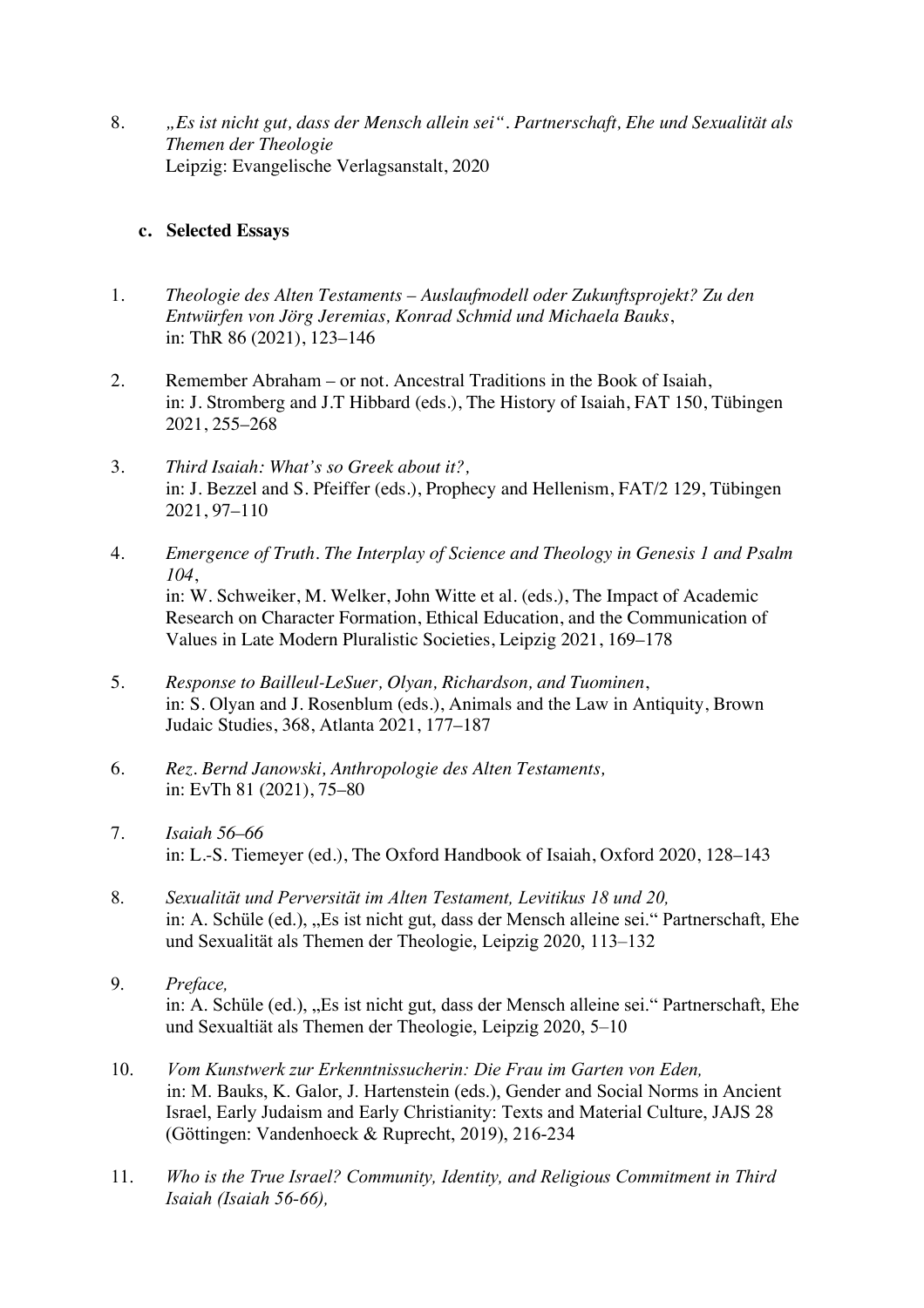in: Interpretation 73 (2019), 174-184

- 12. *Erinnern und Vergessen. Die prophetische Hermeneutik einer Theologie des Neuen,*  in: EvTh 78 (2018), 361-374
- 13. *Von der prophetischen Kritik zum Bußgebet des Volkes. Der Abschluss der Prophetie in Tritojesaja,* in: M. Häusl (ed.), Denkt nicht mehr an das Frühere! Begründungsressourcen in Esra/Nehemia und Jes 40-66 im Vergleich, BBB184 (Göttingen: Vandenhoeck & Ruprecht, 2017), 225-246
- 14. *"All Flesh": Imperfection and Incompleteness in Old Testament Anthropology,* in: H. Springhart, G. Thomas (eds.), Exploring Vulnerability (Göttingen: Vandenhoeck & Ruprecht, 2017), 83-92
- 15. *Erinnerung, Erfahrung, Erwartung: Alttestamentliche Grundlagen gesamtbibilischer Hermeneutik,* in: EvTh 77 (2017), 101-113
- 16. *Anfechtung oder Anfechtbarkeit Gottes? Überlegungen zur gegenwärtigen alttestamentlichen Diskussion um die "Eigenschaften Gottes",* in: L. Ratschow und H. v. Sass (Hg.), Die Anfechtung Gottes. Exegetische und systematisch-theologische Beiträge zur Theologie des Hiobbuches, ABG 54 (Leipzig: Evangelische Verlagsanstalt, 2016), 137-162
- 17. *Eine Tora für Fremde und Eunuchen: Jesaja 56,1–8 als prophetische Gesetzgebung,*  in: H. Jenni und M. Saur (Hg.), Nächstenliebe und Gottesfurcht. Beiträge aus alttestamentlicher, semitistischer und altorientalistischer Wissenschaft für Hans-Peter Mathys zum 65. Geburtstag, AOAT 439 (Münster: Ugarit Verlag, 2016), 435-450
- 18. *"Do no sell your soul for money." Economy and Eschatology in Biblical and Intertestamental Traditions,* in: J. v. Hagen und M. Welker (Hg.), The Monetization of the Market and its Impact on Religion, Politics, Law, and Ethics (Cambridge: Cambridge University Press, 2014), 365-378
- 19. *Soul and Spirit in the Anthropological Discourse of the Hebrew Bible,* in: M. Welker (Hg.). The Depth of the Human Person (Grand Rapids: Eerdmans, 2014), 147-165
- 20. *"Build up, pass through": Isaiah 57:14-62:12 as the Core Composition of Third Isaiah*, in: R.J. Bautch und T. Hiebert (Hg.), The Book of Isaiah: Enduring Questions Answered Anew, Grand Rapids 2014, 83-110
- 21. *Geist als Manifestation des Göttlichen. Überlegungen zur Thronwagenvision Ezechiels und zum priesterschriftlichen Schöpfungsbericht* in: G. Etzelmüller und H. Springhart (Hg.), Gottes Geist und menschlicher Geist (Leipzig: Evangelische Verlagsanstalt, 2013), 131-140
- 22. *"Im Inneren jedes Menschen ist ein Allerheiligstes ewigen Wesens." Franz Delitzschs Biblische Psychologie als Beitrag zur theologischen Anthropologie.* in: Franz Delitzsch Vorlesungen (Beiträge der Franz Delitzsch Gesellschaft), Münster 2013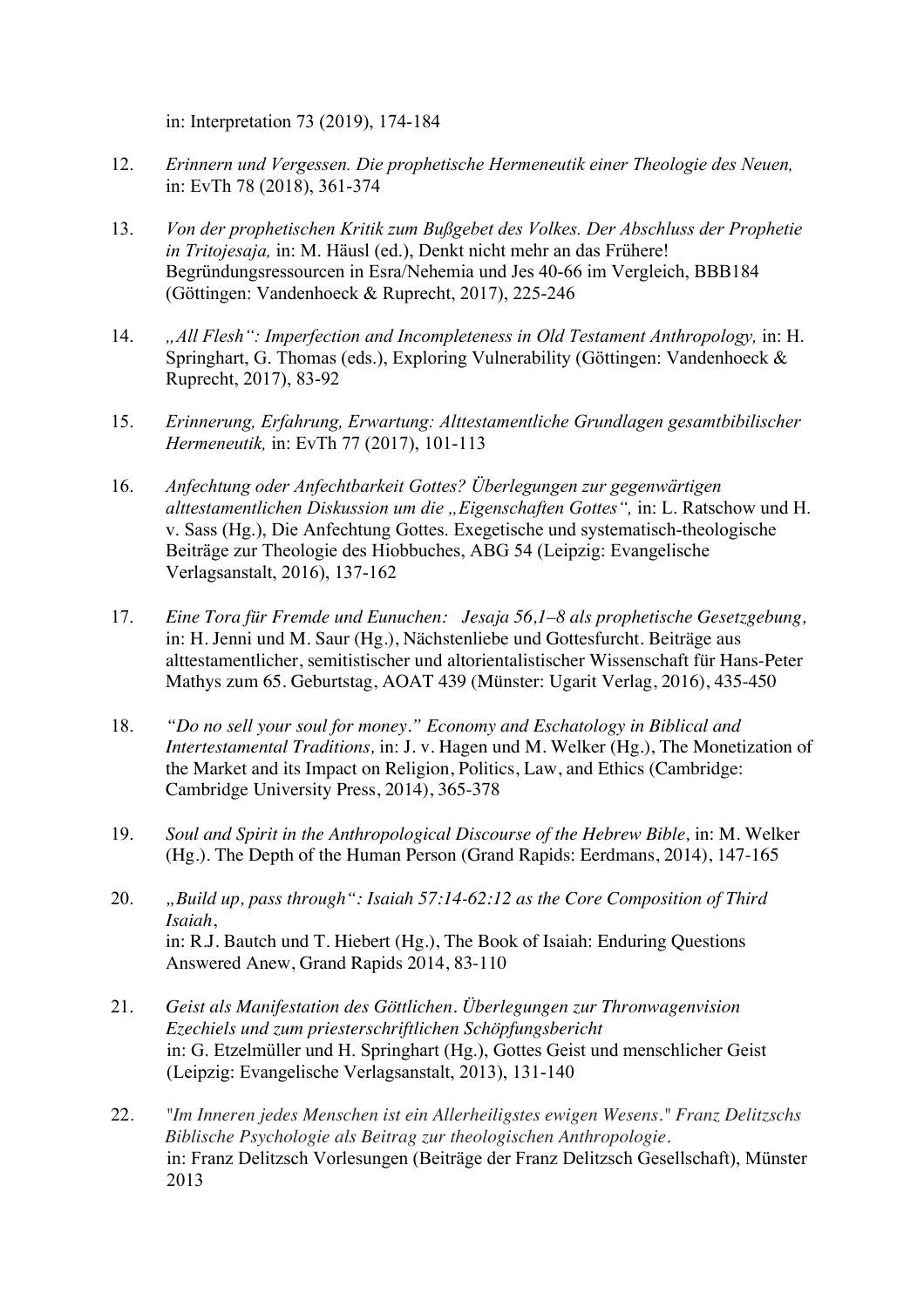- 23. *The Notion of Life: 'Ruach' and 'Nefesh' in the Anthropological Discourse of the Primeval History,* in: HeBAI 4 (2012), 483-501
- 24. *Uniquely Human: The Ethics of the Imago Dei in Gen 1-11,* in: Toronto Journal of Theology 27 (2011), 5-16
- 25. *Anthropologie des Alten Testaments,* in: ThR 76 (2011), 399-414
- 26. *"Und siehe, es war sehr gut … und siehe, die Erde war verdorben" (Gen 1,31; 6,12). Der urgeschichtliche Diskurs über das Böse,* in: JBTh (2011), 3-28
- 27. *"Call on me in the day of trouble" From Oral Lament to Lament Psalms,* in: B. Coote und A. Weissenrieder (Hg.), The Interface of Orality and Writing, WUNT 260 (Tübingen: Mohr Siebeck, 2010), 322-334
- 28. *Menschsein im Spiegel der biblischen Urgeschichte (Genesis 1-11),* in: B. Janowski und H. Liess (eds.), Der Mensch im Alten Israel. Neue Forschungen zur alttestamentlichen Anthropologie (Bielefeld: Herder Verlag 2009), 591-611
- 29. *The Divine-Human Marriages (Genesis 6:1-4) and the Greek Framing of the Primeval History,* in: ThZ 65 (2009), 116-128
- 30. *"On Earth as it is in Heaven." Eschatology and the Ethics of Forgiveness,* in: A. Schuele/G. Thomas (eds.), Who is Jesus Christ for Us Today? Pathways to Contemporary Theology (Louisville KY: WJK Press 2009), 185-202
- 31. *"Mashal" (* לשמ *( and the Prophetic Parables,* in: R. Zimmermann (ed.), Hermeneutik der Gleichnisse Jesu. Methodische Neuansätze zum Verstehen urchristlicher Gleichnistexte, WUNT 231 (Tübingen: Mohr Siebeck, 2008), 205-216
- 32. *Theology as Witness: Gerhard von Rad's Contribution to the Study of Old Testament Theology,* in: Interpretation 62 (2008), 256-267
- 33. *Evil from the heart. Qoheleth's negative anthropology and its canonical context,* in: A. Berlejung and P. van Hecke (eds.), The Language of Qohelet in its Context. Essays in Honor of Anton Schoors, OLA 164 (Leuven: Peeters, 2007), 157-176
- 34. *An der Grenze von Schuld und Vergebung.* חלס *im Alten Testament,* in: J. Luchsinger, H.P. Mathys, and Markus Saur (eds.), Festschrift für Ernst Jenni zum 80. Geburtstag, Münster: Ugarit Verlag, 2007, 309-329
- 35. *'Made in His Image'. The Concepts of Divine Images in Gen 1-3,*